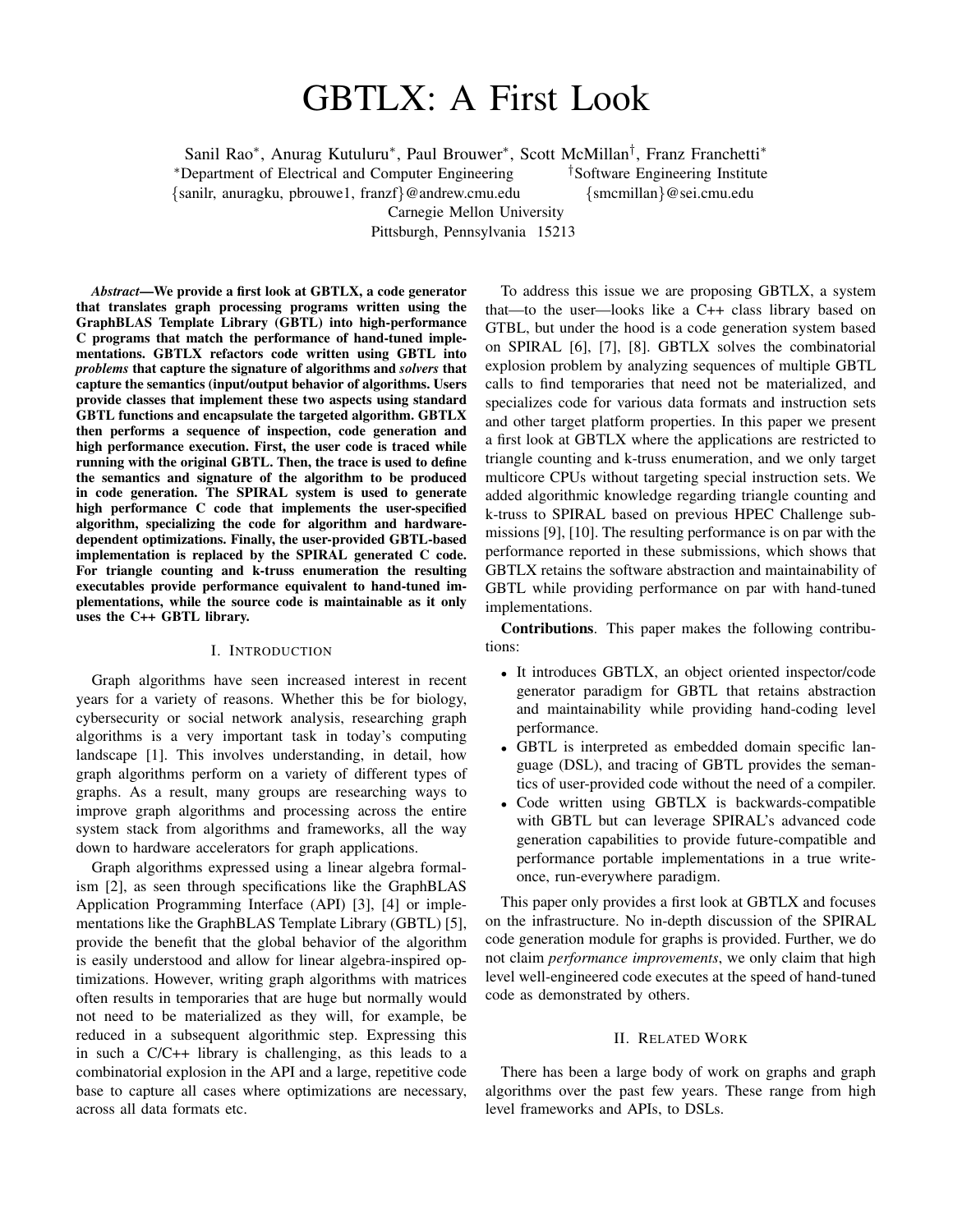

Fig. 1. System overview of GBTLX from source C++ application to generated high-performance application. An orginial GBTL program is modified into a GBTLX program. That program is inspected through an interface, generating a trace file for the SPIRAL backend to generate a high-performance algorithm.

GraphBLAS. One library specification for writing graph algorithms is called GraphBLAS [3] and its C++ implementation, GBTL [5]. This API exposes the basic building blocks of many graph algorithms in a linear algebraic context. These building blocks provide developers easy to use operations for writing graph applications using a linear algebraic approach. It further allows for a common language between those who are not familiar with computing but are familiar with the underlying mathematics governing the algorithm.

GraphIt. One challenge with using a framework or API is that the implementation might not be beneficial for a variety of inputs. In addition it might not always lead to the best performance. In this case, the use of a Domain Specific Language would be beneficial. GraphIt [11] is a DSL designed for graph algorithms that generates fast implementations. In GraphIt, the graph algorithm is written using a high level abstraction, a language for the DSL. Once expressed, a schedule is specified where optimizations can be applied, including data layout and parallelization.

Galois. Galois [12] works in a similar fashion to GraphIt, focusing on improving scheduling. Rather than schedule computation through coordination scheduling, scheduling such that all operations finish before then next can begin, it might be more beneficial to schedule as the data becomes available. This is especially true for fine-grained parallel graph applications. In addition, Galois can take implementations from other DSLs and achieve much better performance through their system.

SPIRAL and FFTX. SPIRAL [6], [7], [8] is a code generation system that originally targeted FFTs and other signal processing applications. Its scope has been broadened significantly over the last several years. SPIRAL is now available as open source tool under a permissive BSD license [13], and recent efforts focus on how to expose SPIRAL to users. A paradigm that has proven successful is to wrap a part of SPIRAL's functionality as embedded domain specific language (DSL), using C/C++. The FFTX [14] project is one such effort, and the machinery used for GBTLX is closely related to FFTX. In either case, a domain-specific C++ library is used as the frontend and SPIRAL is used as the backend code

generator tool. The front end has implied delayed execution semantics and object oriented design patterns are used to ensure this behavior.

# III. SYSTEM OVERVIEW

We show a full end-to-end example of our system. This example highlights the template that will be used for any problem relating to graph processing.

A very common, easily expressible graph algorithm is counting the exact number of triangles present in a given input graph  $\mathcal G$ . Through the language of linear algebra, triangle counting can be formulated as

$$
\Delta = ||L \otimes (L \oplus \otimes L)||
$$

where  $L$  is the lower triangular portion of the adjacency matrix representation of  $\mathcal{G}, \oplus \otimes$  is the semiring used for matrix multiplication, .⊗ is the point-wise multiplication operator, and  $\Delta$  is the exact number of triangles [15]. This formulation makes triangle counting a great target application for a linearalgebra based library like GBTL. However, while easy to write, the resulting GraphBLAS operations are quite expensive resulting in poor performance when executed.

We demonstrate the use of GBTLX for the triangle counting problem, showing how to get better performance while writing a linear algebra-based application. We begin with the structure of a GBTLX triangle counting application.

User Code. Figures 2 and 3 illustrate a GBTL reference triangle counting application modified for GBTLX. The first file is the problem specification file. This file include the header gbtlx.hpp, containing all the types, macros and functions necessary to use GBTLX. This file also consists of two derived objects, TriangleProblem and TriangleCounter. In TriangleProblem, the user defines a method randomProblemInstance, creating a representative input for their application via a graph generator. This method is called when generating the program's trace file. Also, TriangleProblem, captures the initial input and final output data structures for the application, encapsulated in the Signature class. TriangleCounter, contains GBTL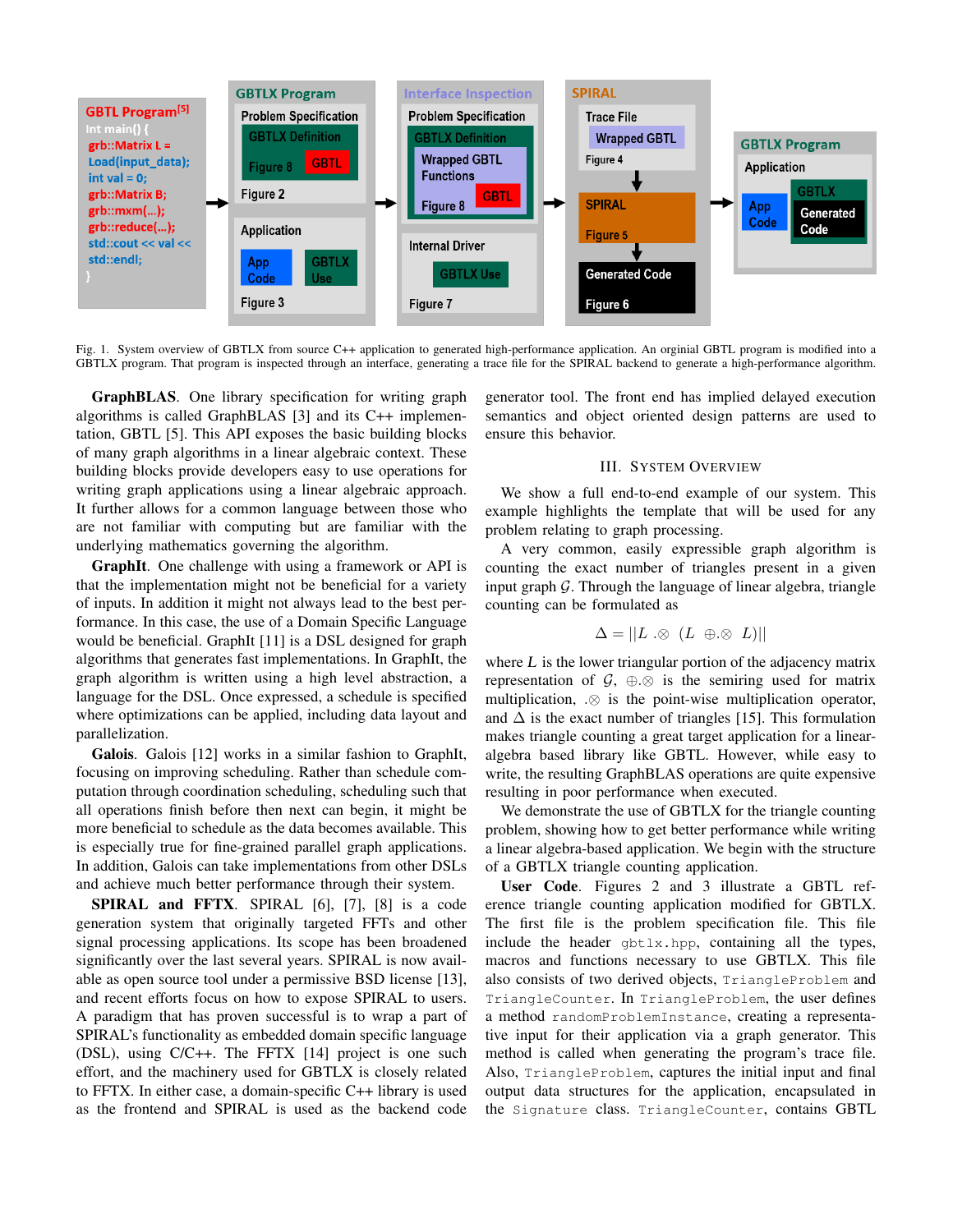```
1 #include <graphblas/graphblas.hpp>
\frac{1}{2} #include <qbtlx.hpp>
3
4 class TriangleProblem: public GBTLXProblem {
5 public:
6 TriangleProblem() : GBTLXProblem() {}
7 TriangleProblem(Signature &sig)
8 : GBTLXProblem(sig) {}
9
10 void randomProblemInstance() {
11 uint64_t *val = new uint64_t;<br>\begin{aligned} \text{with } \mathbf{u} & = \mathbf{u} \times \mathbf{v} = \mathbf{u} \times \mathbf{v} = \mathbf{u} \times \mathbf{v} = \mathbf{u} \times \mathbf{v} = \mathbf{u} \times \mathbf{v} = \mathbf{u} \times \mathbf{v} = \mathbf{u} \times \mathbf{v} = \mathbf{u} \times \mathbf{v} = \mathbf{u} \times \mathbf{v} = \mathbf{u} \times \mathbf{v} = \mathbf{u} \times \mathbf{v} =\starval = 0:
13
14 // E.g., call external graph generator
15 const unsigned int N(10);
16 auto *L = new qrb::Matrix<uint64_t>(N, N);
17 generateGraph(L, N, N);
18
19 Signature s;
20 s.in.push_back(L);
21 s.out.push_back(val);
22 this->sig = s;
23 }
24 };
25
26 class TriangleCounter: public GBTLXSolver {
27 public:
28 void semantics(GBTLXProblem &p) {
29 typedef grb::Matrix<uint64_t> MatrixT ;
30
31 MatrixT \starinp =
32 any_cast<MatrixT *>(p.sig.in[0]);
33
34 MatrixT B(inp->nrows(), inp->ncols());
35
36 //MatMul with mask
37 \frac{1}{B} = L \cdot * (L + * L)<br>38 mxm(B, *inp, qrb::No.
         mxm(B, *inp , grb::NoAccumulate(),
39 grb::ArithmeticSemiring<uint64_t>(),
40 *inp, *inp);41
42 //Perform reduction
43 uint64_t *out =
44 any_cast<uint64_t *>(p.sig.out[0]);<br>the reduce (*out.
45 reduce(*out,<br>46 arb::
                 grb::NoAccumulate(),
47 grb::PlusMonoid<uint64_t>(), B);
48
49 }
50
51 #ifdef HIGHPERFORMANCE
52 void solve(GBTLXProblem &p);
53 #endif
54 \quad \}:
```
Fig. 2. Structure of the Triangle Counting Problem Specification.

operations to count the number of triangles in the given adjacency matrix, defined in the semantics method. This method uses the input and output defined in TriangleProblem as parameters to GBTL operations. In this case, the operations are based on the mathematical formulation described above. Finally, the HIGHPERFORMANCE macro allows the make system to link and run the GBTLX generated algorithm.

The second file is the driver application, utilizing the derived objects. The user declares and instantiates the initial input and final output variables, in the Signature, as well as TriangleProblem and TriangleCounter. TriangleProblem takes the Signature object, binding it internally. TriangleCounter then applies itself on TriangleProblem, using those bound member objects as pa-

```
1 #include <graphblas/graphblas.hpp>
2 grb::Matrix<uint64_t> generateAndFill(
3 std::string const &pathname) {
4 /*assign input data to input objects*/
   \rightarrow6
7 int main(int argc, char **argv) {
     8 //create GBTL initial objects
9 //load matrix from file argv[1]
10 grb::Matrix<uint64_t> L(
11 generateAndFill(argv[1]));
12
13 uint64_t val = 0;
14
15 //Pass I/O for the Problem
16 Signature sig;
17 sig.in.push_back(&L);
18 sig.out.push_back(&val);
19
20 //create a Problem
21 TriangleProblem td(sig);
2223 //create a Solver
24 TriangleCounter t;
25
26 //run the Solver on the Problem
27 t.solve(td);
28
29 std::cout << "Number of triangles "
30 << val << std::endl;
31 }
      Fig. 3. Structure of the Triangle Counting Application.
```
rameters to the operations in the semantics function, thereby executing the application. The method generateAndFill, is responsible for instantiating the associated input matrix along the lower triangle.

Interface. The system header file gbtlx.hpp, wraps all the GBTL operations and defines the base GBTLX objects and abstract member functions. When the solve function is called a computational trace file is generated from the wrapped GBTL functions in gbtlx.hpp. This trace file contains a list of input/output data structures, and operations performed by the application. In this case, it includes the input matrix and the result, as well as the set of operations performed on that input matrix to calculate the number of triangles. By the definition, the operations are a matrix multiplication followed by a reduction. It is important to note that during the matrix multiplication, there is a mask of the input matrix L. This allows encapsulation of both the point-wise multiply and the matrix multiplication in a single step. This trace file, seen in Figure 4, will be read as input into our SPIRAL backend for analysis before producing the final binary.

```
1 spiral_session := [
2 rec(op := "triangle_count"), //function name
3 rec(op := "MatrixCreation",row:= 90,col:= 90,
4 ptr := 0x7fffff45bb30, mat = 0x7fffff45bb30,
       5 rec(op := "Matrix Multiplication",
6 output = IntHexString("0x7fffff45bb60"),
          inputA = IntHexString("0x7fffff45bb30"),
          inputB = IntHexString("0x7fffff45bb30"),
9 mask = IntHexString("0x7fffff45ba30")),
10 rec(op := "reduce(matrix->scalar)",
11 \sqrt{m}any more arguments*/),
12 \quad \frac{1}{7}
```
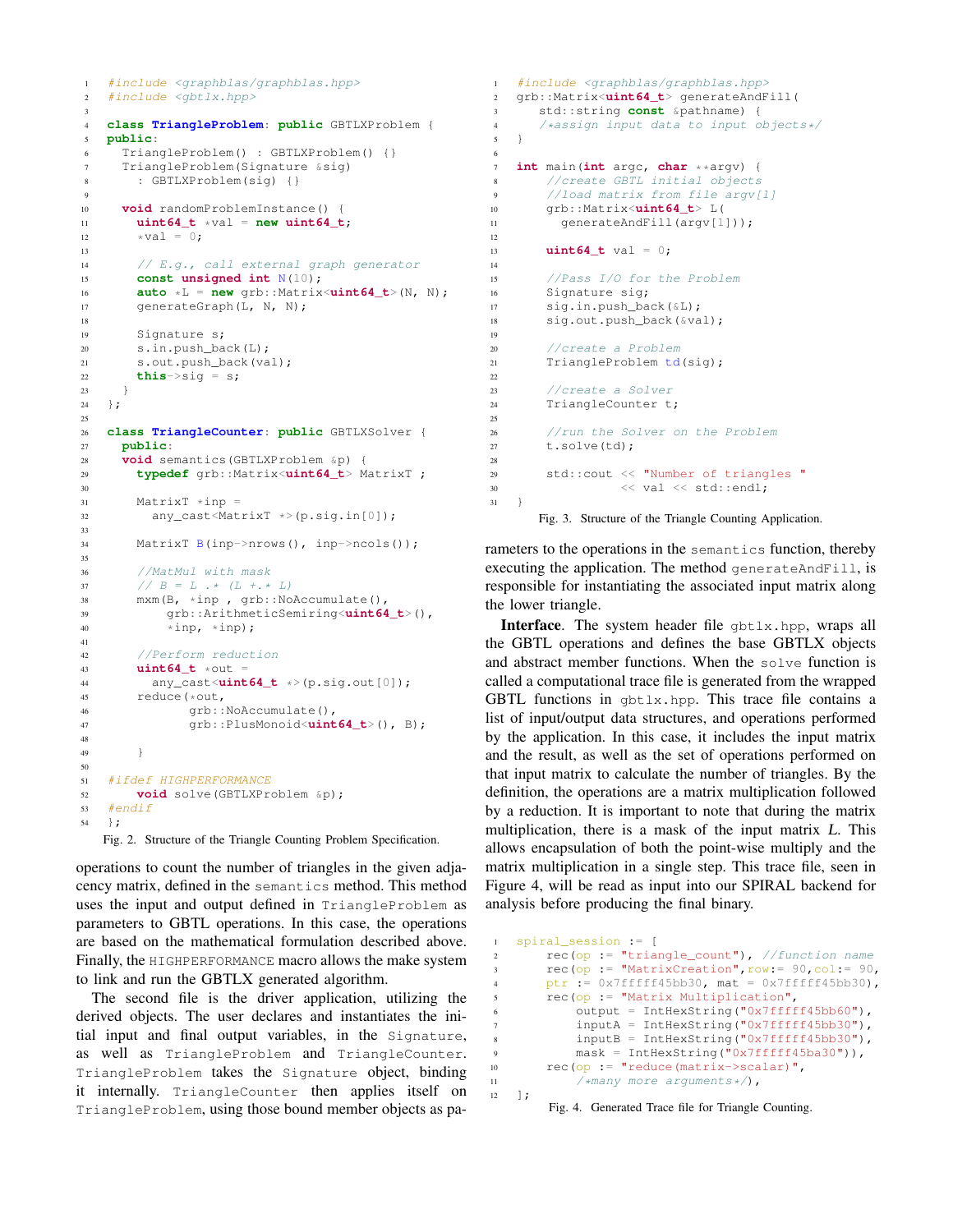```
1 //load SPIRAL graph package
2 Load(graph);
3 Import(graph);
4
5 //parse trace for operations
6 //perform constraint analysis
7 t := parse("spiral_session");
8
9 //If all constraints met generate code
10 //load Triangle Counting Options
11 opts := TCDefaults;
12 //t is now TriangleCount (param(TInt, "n"));
13 /*www.spiral.net for RuleTree Overview*/
14 rt := RandomRuleTree(t, opts);
15 srt := SumsRuleTree(rt, opts);
16 cs := CodeSums(srt, opts);
17
18 //create files
19 PrintTo("solve.hpp",
20 PrintCode("solve", cs, opts));
```
<sup>12</sup> }

Fig. 5. SPIRAL script for High-Performance Code Generation.

Code Generation. The code generation backend, SPIRAL, utilizes a script file, seen in Figure 5, to generate the high performance equivalent of the operations in semantics. The script reads from the trace file and does constraint analysis on the set of operations performed. For this example, the system needs to determine that the set of operations include a matrix multiplication masked by the input matrix L, followed by a reduction. It also has to know whether or not the input graph is undirected (i.e. the matrix is symmetric) in order to generate the correct triangle counting algorithm. Finally, the system has to know that the output is a scalar integer. After these constraints have been checked a high-performance algorithm is generated, and the build system will link solve.hpp during compilation of the final high performance binary, effectively replacing the GBTL operations. Figure 6 shows an example of the generated triangle counting algorithm, with casting back to uint64\_t on completion. This generated algorithm takes advantage of an insight where matrix multiplication is not needed, reducing computation time [9].

# IV. SYSTEM WALKTHROUGH

GBTLX is designed as a user-triggered inspector/code generator, in which user input is given via Makefile targets. In this system, the user specifically decides what type of output they desire. This could be reference, high performance, or debug output, with the final binary being created off this decision. In addition, all GBTLX applications conform to a delayed execution model. In this model, the set of operations that comprise an application is captured and executed such that after the first input is given only the final output is received. There is no inspection of temporaries in between operations. This model allows the SPIRAL backend to accurately generate high-performance code. Figure 1 illustrates the system overview of GBTLX from user code to generated code.

User Application. The user written application has the same general format. First, the user defines two derived classes, referred to generally as the problem specification. These classes, embody the graph problem being written as seen in the previous example through the TriangleProblem and TriangleCounter objects. These classes are derived

```
1 void generatedFunction(int *res, int *IJ, int n) {
      2 int t1;
\ddot{x} \ddot{x} \ddot{x} \ddot{x} \ddot{x} \ddot{x} \ddot{x} \ddot{x} \ddot{x} \ddot{x} \ddot{x} \ddot{x} \ddot{x} \ddot{x} \ddot{x} \ddot{x} \ddot{x} \ddot{x} \ddot{x} \ddot{x} \ddot{x} \ddot{x} \ddot{x} \ddot{x} \ddot{x} \ddot{x} \ddot{x} \ddot{x4 for (int i1 = 1; i1 < n; i1++) {
5 int t2;
6 int *j1, *jm1;<br>7 t2 = 0:
         t2 = 0;8 j1 = (1 + IJ + n + IJ[i1]);
9 \frac{1}{2} jm1 = (1 + IJ + n + IJ[(i1 + 1)]);
10 while (((((j1 < jm1))) && (((*(j1) < 0))))) {
11 j1 = (j1 + 1);13 while (((((j1 < jm1))) && (((*(j1) < i1))))) {
14 int i2, t3;
15 i2 = * (j1);16 int \star j11, \star j1m1, \star j21, \star j2m1;<br>17 t3 = 0;
           t3 = 0;18 j11 = (1 + IJ + n + IJ[i2]);19 j1m1 = (1 + IJ + n + IJ[(i2 + 1)]);20 j21 = (1 + IJ + n + IJ[i1]);21 j2m1 = (1 + IJ + n + IJ[(i1 + 1)]);22 while (((((j11 < j1m1))) &&
23 (((*(j11) < 0)))) {<br>
24 \overline{11} = (\overline{11} + 1):
              j11 = (j11 + 1);25 }
26 while (((((j21 < j2m1))) &&
27 ((*(j21) < 0)))) {<br>
28 j21 = (j21 + 1);j21 = (j21 + 1);29 }
30 while (((((((j11 < j1m1))) &&
31 (((j21 < j2m1)))))
32 \&\&\left(\left(\left(\left(\left(\frac{1}{2}\right)1\right) < 11\right)\right)\right) \&\&\&\left(\left(\left(\frac{1}{2}\right) < 11\right)\right)\right) \&\&\&\left(\left(\frac{1}{2}\right) < 11\right)\right)((((\star(j21) \leq \pm 1))))))34 if (((*(j11) < *(j21)))) {
j11 = (j11 + 1);36 } else if (((*(j21) < *(j11)))) {
j21 = (j21 + 1);38 } else {
39 t3 = (t3 + 1);40 j11 = (j11 + 1);41 j21 = (j21 + 1);\hspace{1.6cm} 42 \hspace{1.2cm} \}43 }
44 t2 = (t2 + t3);45 j1 = (j1 + 1);46 }
47 t1 = (t1 + t2);48 }
49 *(res) = t1;\}
```
Fig. 6. Triangle Counting Algorithm generated by GBTLX. The algorithm is based off this paper [9].

from the base objects GBTLXProblem and GBTLXSolver, described in a later section.

The user then creates a separate main application file. In the main application, the user declares the GBTLXProblem and GBTLXSolver objects. Additionally, the user creates a Signature object to encapsulate the initial input and final output data structures. This is necessary because the system creates mirrored data structures for use in any backend generated functions. As an example, the system would convert an adjacency matrix into a flattened one-dimensional array using compressed sparse row format. The user then places these data structures in a class called Signature, which is passed into the constructor of GBTLXProblem. Finally, the user applies the GBTLXSolver to the GBTLXProblem, using the member function solve. The main application is written separately from the problem specification because of the trace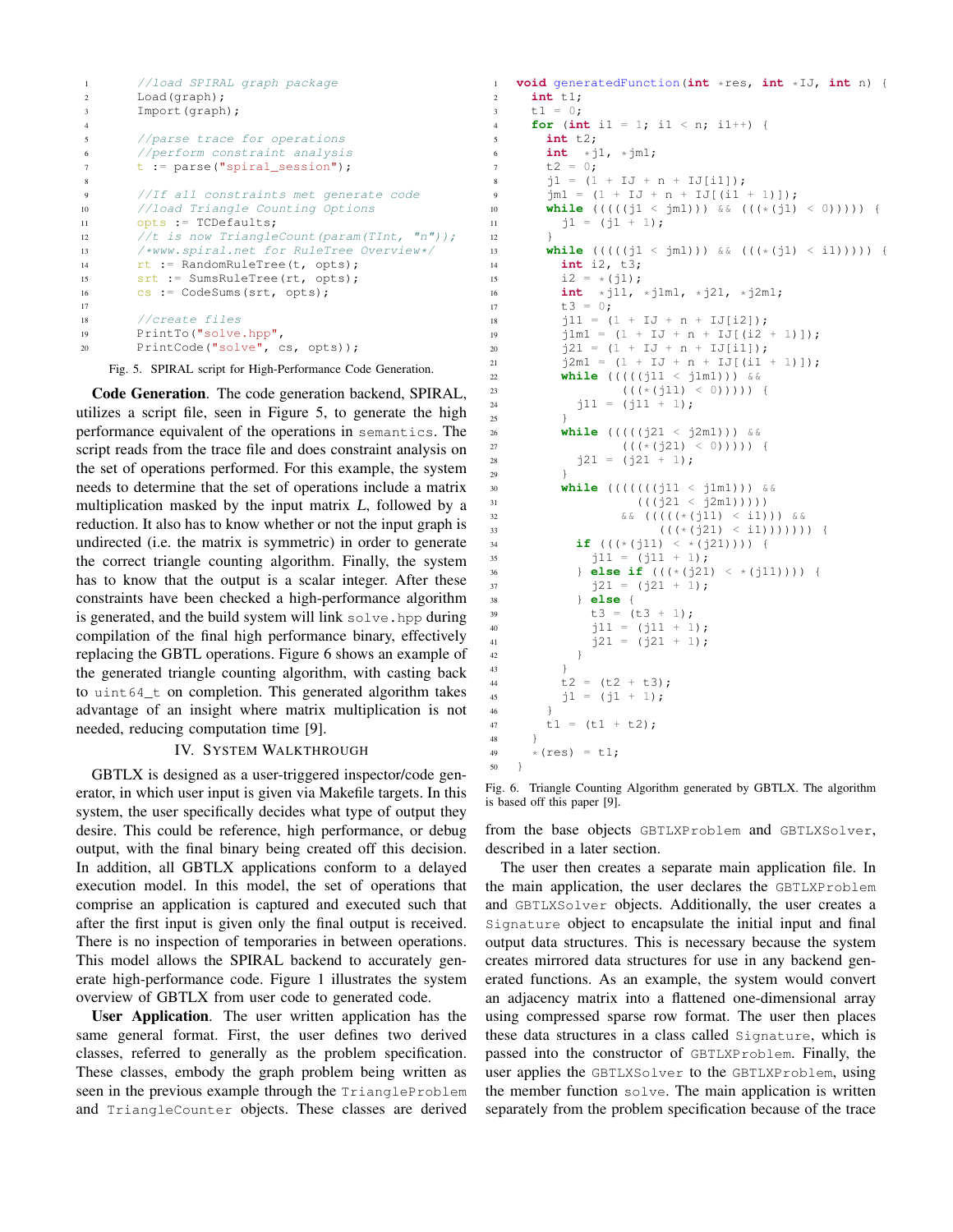file discussed in the next section.

**GBTLX Interface.** The interface,  $q$ btlx.hpp, acts as the translator between GBTL and the SPIRAL backend. All GBTL functions are blocking or synchronous functions; they must return before the application can continue. In order to get GBTL to work within the delayed execution paradigm, the system wraps all of the user facing operations using C macros as seen in Figure 8 through OBSERVE. These macros allow the system to intercept GBTL functions without modifying the GBTL library keeping usage the same. The system utilizes these macros to trigger additional functionality depending on the given compile-time flag. As a result, the system has transformed each of the GBTL operations into either blocking or non-blocking functions, depending on the compile-time flag.

GBTLXProblem/Solver. In addition to the wrapped functions, the GBTLX base objects, GBTLXProblem and GBTLXSolver, are implemented in the interface. The GBLTXProblem object is the specific instance of a problem the user is trying to solve. Its abstract member function, randomProblemInstance is responsible for creating a smaller representative problem used during trace generation. This function's written representation should match characteristics of the original input dataset, like types and shape, and can be an external call to a graph generator. In addition, GBTLXProblem's implicit Signature captures the initial input and final output for the user application. Signature is responsible for holding not only the input and output of the application but also any additional data structures unique to the problem.

GBTLXProblem's complement, GBTLXSolver, contains the set of operations needed to solve a problem generally. This is captured through GBTLXSolver's abstract member function, semantics. In semantics, the user uses library-defined functions from a framework like GBTL, placing in data structures from GBTLXProblem as necessary. GBTLXSolver's solve function either executes semantics, or is overridden, executing the SPIRAL generated function. Passing GBTLXProblem into solve allows for reuse of the GBTLXSolver on a variety of GBTLXProblem objects with different properties. Figure 8 shows some code associated with the interface, specifically the masked functions and the GBTLX base objects.

High-Performance. There are a few different targets that are available through GBTLX's build system. The most meaningful target is is the high performance target.

The high-performance target leverages the SPIRAL backend to generate a high-performance equivalent of the GBTLXSolvers' operations, replacing those operations. To do this the build system first links the problem specification file together with an internal driver application, used for computational trace generation. The internal driver uses user-modified targets in the Makefile in order to replace the derived GBTLX object names with generalized object names USER\_PROBLEM and USER\_SOLVER. Then the internal driver creates a randomProblemInstance, and executes the GBTLXSolver's semantics function on that instance. Semantics calls the wrapped GBTL operations, which not only execute, but also print out information about that function to a trace file. This trace file would contain the operations, and the operations' inputs and outputs, including operators and masks. These pieces are important for the SPIRAL backend to accurately determine if optimization is applicable.

The internal driver, seen in Figure 7, is called in place of the user written driver because of potential complexity in user applications. These applications could use large datasets, causing extended computation times or have user unknown exceptions. The internal driver instead creates a representative GBTLXProblem instance via the user implemented randomProblemInstance, to save on execution time. Trace generation does not complete if there are application exceptions at run-time. Once the trace file is generated, the SPIRAL backend is launched, generating the high-performance algorithm and linking it to the final binary, by overriding solve with the function defined in solve.hpp. All of this is done without the need of the user to delineate which region of their application could be optimized.

```
int main(int argc, char **argv) {
      //create a Problem, randomInstance, and Solver
      3 USER_PROBLEM p;
      4 p.randomProblemInstance();
      5 USER_SOLVER s;
      6 //run Solver semantics
      s.solve(p);
8 }
```
Fig. 7. Structure of GBTLX Internal Driver.

Reference/Debug. The other targets are the reference target and the debug target. In reference, instead of creating an output file and launching the SPIRAL backend, the interface will call into GBTL directly to execution the original functions. This path is used for correctness verification and is the default build option. Furthermore, the debug target will circumvent delayed execution by allowing inspection of temporary objects used during computation. This is useful for developers to understand how exactly their application is getting the final output.

SPIRAL. The open source SPIRAL backend has been extensively applied to the area of FFTs, and it's scope has been broadened to include new application domains. Within the SPIRAL system is a mathematical descriptor language, Operator Langauge (OL). OL describes the set of mathematical operations being performed for a computation [14]. This set of operations is then placed in a rewrite system that works in a similar fashion to an optimization problem, resulting in generated code. We add on to this system cursory mathematical formulations for graph algorithms utilizing the existing infrastructure available in SPIRAL. This specifically includes OL objects for triangle counting and ktruss enumeration, that can target different hardware platforms.

## V. RESULTS

We tested GBTLX using two popular graph algorithms, triangle counting and k-truss enumeration. Triangle counting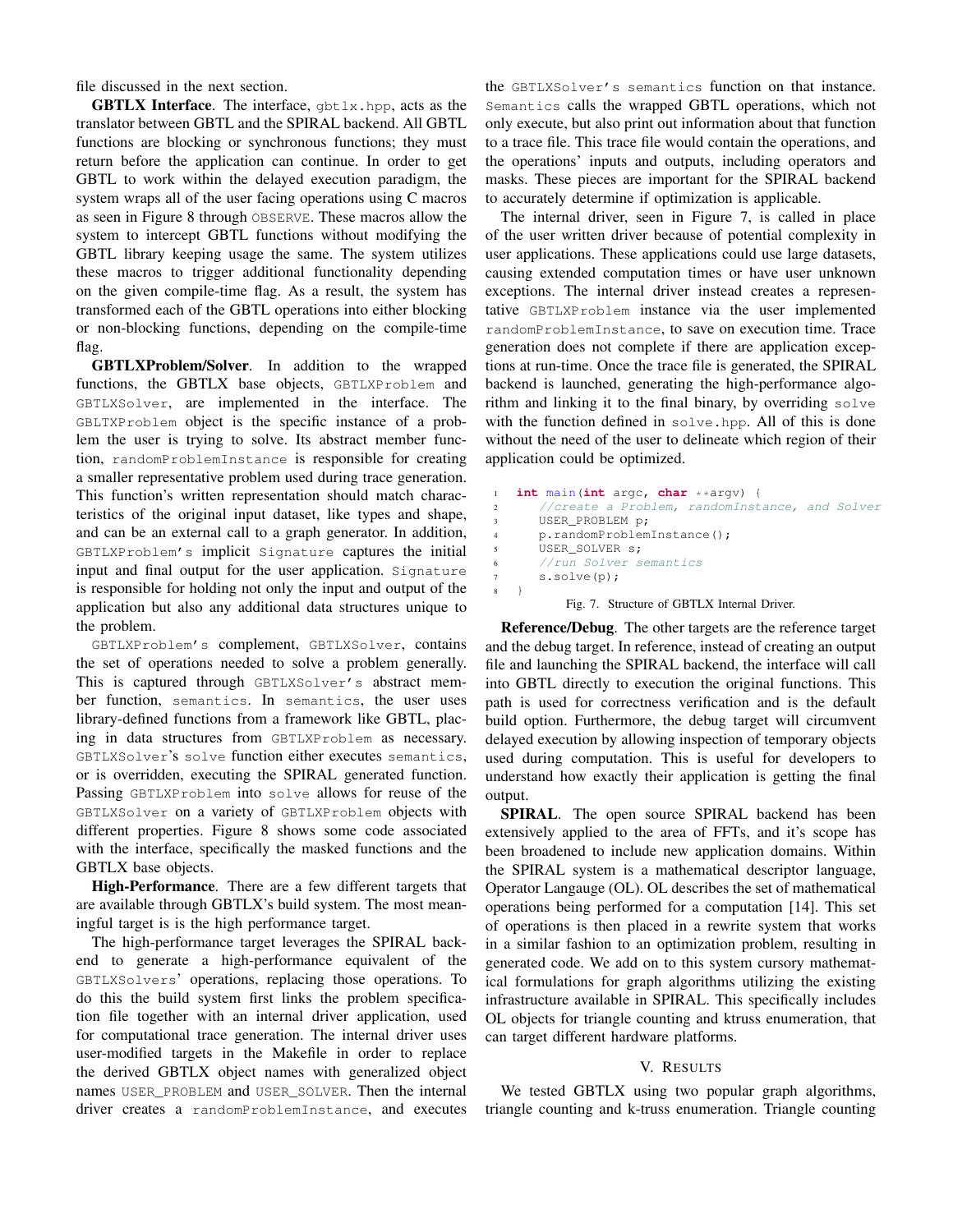```
1 //GBTLX objects for capture and execution
2 struct Signature {
3 vector<any> in;
4 vector<any> out;
5 vector<any> in_out;
6 };
7
8 class GBTLXProblem {
9 public:
10 GBTLXProblem() {}
11 GBTLXProblem(Signature &Sig) : sig(Sig) {}
12 virtual void randomProblemInstance() = 0;
13 Signature sig;
14 \quad \frac{1}{2}15
16 class GBTLXSolver {
17 public:
18 virtual void semantics(GBTLXProblem &p)=0;
19 void solve(GBTLXProblem &p){
20 semantics(p);
21 }
22 };
23
24 // mxm operation wrapper
25 template</*many more arguments*/><br>26 void wrapped mxm(CMatrixT 6C.
   void wrapped mxm (CMatrixT
27 MaskT const &Mask,
28 AccumT accum,
29 SemiringT op,
30 AMatrixT const &A,
31 BMatrixT const &B) {
32 #ifdef OBSERVE
33 fprintf(stderr,
34 "rec(op := \"Matrix Multiplication...",
35 \&C, \&A, \&B, \&Mask);
36 mxm(C,Mask,accum,op,A,B);
37 #endif
38 #ifdef REFERENCE
39 mxm(C,Mask,accum,op,A,B);
40 #endif
41 }
42
43 // Do something similar for reduce operation
44 template</*many more arguments*/><br>45 void wrapped reduce(/*many more a
45 void wrapped_reduce(/*many more arguments*/){
       46 ...
47 }
48
49 //macro to intercept GBTL operations
50 #define mxm wrapped_mxm
51 #define reduce wrapped_reduce
```
Fig. 8. Abbreviated GBTLX Interface between GBTL and SPIRAL.

gives the exact number of triangles present in a given graph, while k-truss enumeration gives the subset of a graph in which each edge in the subset is supported by at least  $k - 2$  other edges [16]. Both algorithms were run using the reference library, a hand optimized version, and our SPIRAL generated algorithm on two data sets, a smaller dataset, ca-HepTh and a larger dataset, ca-AstroPh. Ca-HepTh, has 9877 nodes, and 25998 edges, while ca-AstroPh has 18772 nodes and 198110 edges. Neither dataset was pre-sorted.

All experiments were run on an Intel Skylake architecture, with g++ 9.2.1. We used GBTL version 3.0 with the optimized\_sequential backend to generate those results. In addition, we ran generated multi-threaded versions of the two algorithms using four threads. The aggregated results are shown in Figures 9 and 10. The results show that GBTLX code's performance is on par with the hand-tuned code, and

#### Performance of GBTLX on Triangle Counting Execution Time[ms]



Reference Hand-Tuned GBTLX GBTLX Multi-Core

Fig. 9. Performance of GBTLX generated triangle counting algorithm compared against reference and hand-tuned [9]. Y-axis scale is log.



Performance of GBTLX on KTruss

Reference Hand-Tuned MGBTLX GBTLX Multi-Core

Fig. 10. Performance of GBTLX generated ktruss algorithm compared against reference and hand-tuned [10]. Y-axis scale is  $log_2$ .

that GBTLX is able to leverage multiple cores via OpenMP. These results are obtained while maintaining the clean code structure of original GBTL code.

## VI. CONCLUSION

This paper presents a first look at GBTLX, a Graph-BLAS/GBTL implementation that interprets GBTL as an embedded DSL and leverages code generation and automatic performance tuning to overcome the problem of combinatorial explosion in the GraphBLAS API and to avoid materialization of huge non-essential temporaries. The first look at GBTLX uses triangle counting and k-truss enumeration as examples that have concise GBTL implementations and for which previous work has shown how to implement them in low level C to obtain high performance. This paper demonstrates how GBTLX translates the high-level C++/GBTL code into the low level C code without loss of performance, using an inspector/code generator paradigm. GBTLX leverages the SPIRAL code generation system as a backend in the same vein as the FFTX system. Ultimately, the hope is to leverage this technology across libraries and application domains.